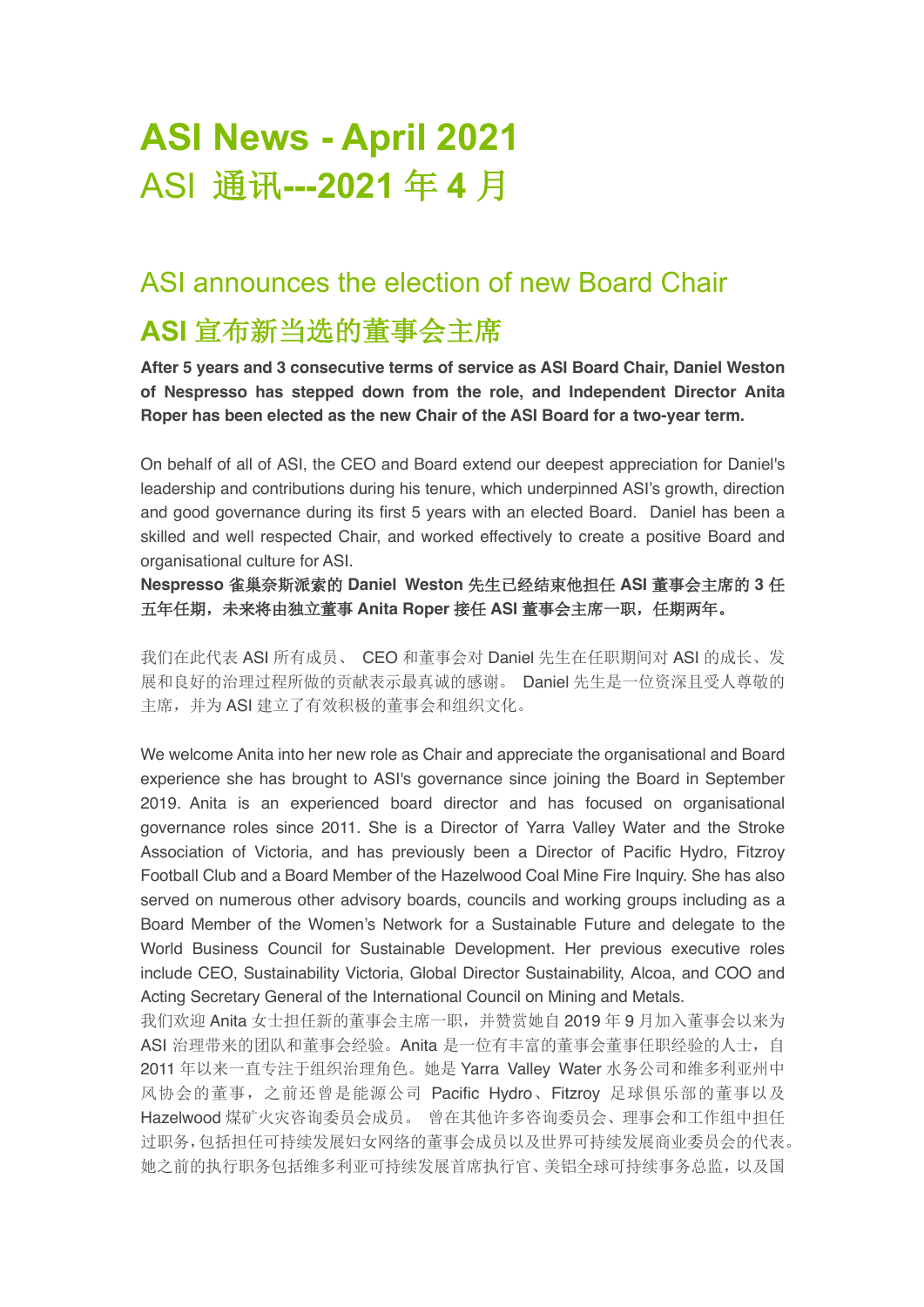际矿业和金属理事会代理秘书长。

ASI members will have the opportunity to hear from Daniel and Anita at the member-only Annual General Meeting (AGM) event taking place as an online session in May.

Readers can access the summary minutes of ASI Board teleconferences and meetings, as well as the profiles of all current Board Members on the ASI Board page of our website ASI 会员将有机会在 5 月份的在线成员大会中听到 Daniel 和 Anita 的发言。

大家可以在我们网站的 ASI 董事会页面上访问 ASI 董事会电话会议和会议摘要记录,以及 所有现任董事会成员的个人资料。

## ASI Human Rights Policy

**This month, the ASI Board approved a new Human Rights Policy applicable to ASI as an organisation. Through this Policy, ASI aims to address our own corporate responsibility and actions, in addition to what is delivered through our standards programs and implemented by ASI members.** 

While ASI is itself a small organisation, we seek to create positive impacts, including on human rights, directly through our own activities and indirectly through our global membership, standards and certification program and its broader influence.

The ASI Human Rights Policy sets out out commitments to human rights in areas such as ASI Certification, our team, with stakeholders, in our business relationships. and through our governance, processes and sanctions where necessary.

## ASI 人权方针

本月,**ASI** 董事会批准了一项新的适用于 **ASI** 的人权方针。 通过本方针,**ASI** 希望在我们 的标准计划由 **ASI** 成员实施的同时,也确定我们自身的企业责任和行动准则。

虽然 ASI 本身是一个小型组织,但我们寻求通过自身活动直接或通过我们的全球成员资格、 标准和认证计划及其更广泛的影响力间接创造包括人权在内的积极影响。

ASI 人权方针阐明了我们对人权议题的承诺。在必要时通过我们的治理、流程和制裁,ASI 认证、团队以及与利益相关方之间的业务关系加以实施。

# M&E Insights: ASI Public Dashboard coming in May 监测与评价洞察:**ASI** 将于五月推出公共信息界面

**Through the Public Dashboard, users will have access to current and historical Certificate data, and the ability to filter for variables of interest. Data can also be**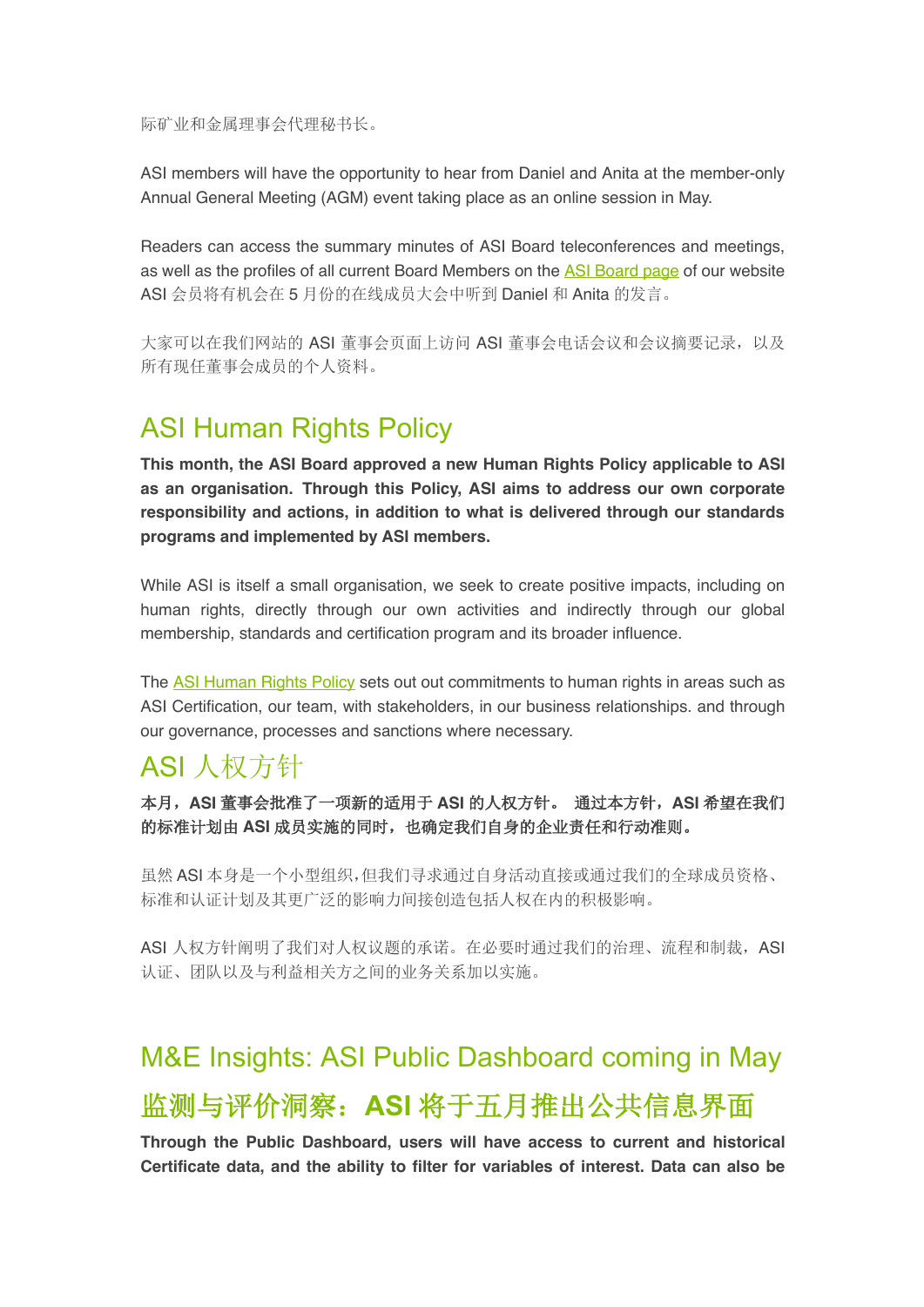#### **exported for users' own independent analysis.**

ASI is committed to transparency and publishes a summary audit report in PDF format for each ASI Certification issued. These are accessible from the member pages on the ASI website.

通过公共信息界面,用户将可以访问当前和历史证书数据,并能够查找感兴趣的信息,还 可以导出数据以进行用户自己的独立分析。

ASI 致力于提高透明度,并针对每份 ASI 认证发布的 PDF 格式的摘要审核报告,可从 ASI 网站上的会员页面访问这些内容。

随着 2021 年5月将推出的新版"公共信息界面",所有感兴趣的利益相关者现在都可以以 搜索、下载和分析的方式访问此 ASI 认证数据。 此数据与当前为每个 ASI 认证发布的 PDF 中发布的数据相同,未来将可以直接从 elementAl 保证平台的数据库中获取以进行汇总和比 较。

目前正处于公共信息界面上线之前的最后测试阶段,我们非常高兴为所有利益相关者提供这 一新工具! 敬请关注下个月的监督与评价洞察的文章,以了解发布和演示基本功能的操作 方法视频。

## New ASI Chain of Custody overview brochure available for download

**This new brochure gives an overview of ASI's Chain of Custody model, certification** 

#### **and claims, using easy to understand language and graphics.**

ASI Chain of Custody Certification creates a clear and verifiable link between a company's sustainability performance and its material outputs. This makes it possible to understand the sustainability credentials of products, and enables suppliers, customers and consumers to collectively drive better practices through their sourcing or purchasing choices. Overall, the ASI Chain of Custody Standard creates a market driver for companies to implement the ASI Performance Standard and deliver important sustainability outcomes through each step of the aluminium value chain. Find out more in the new ASI CoC brochure

## 新版 **ASI** 监管链概览手册可供下载

#### 这本新手册使用易于理解的语言和图形概述了 **ASI** 监管链模型、认证和声明。

ASI 监管链认证在公司的可持续发展绩效与其物料输出之间建立了清晰可验证的联系。 这 样就可以了解产品的可持续性资质,并使供应商、客户和消费者可以通过其采购或购买选择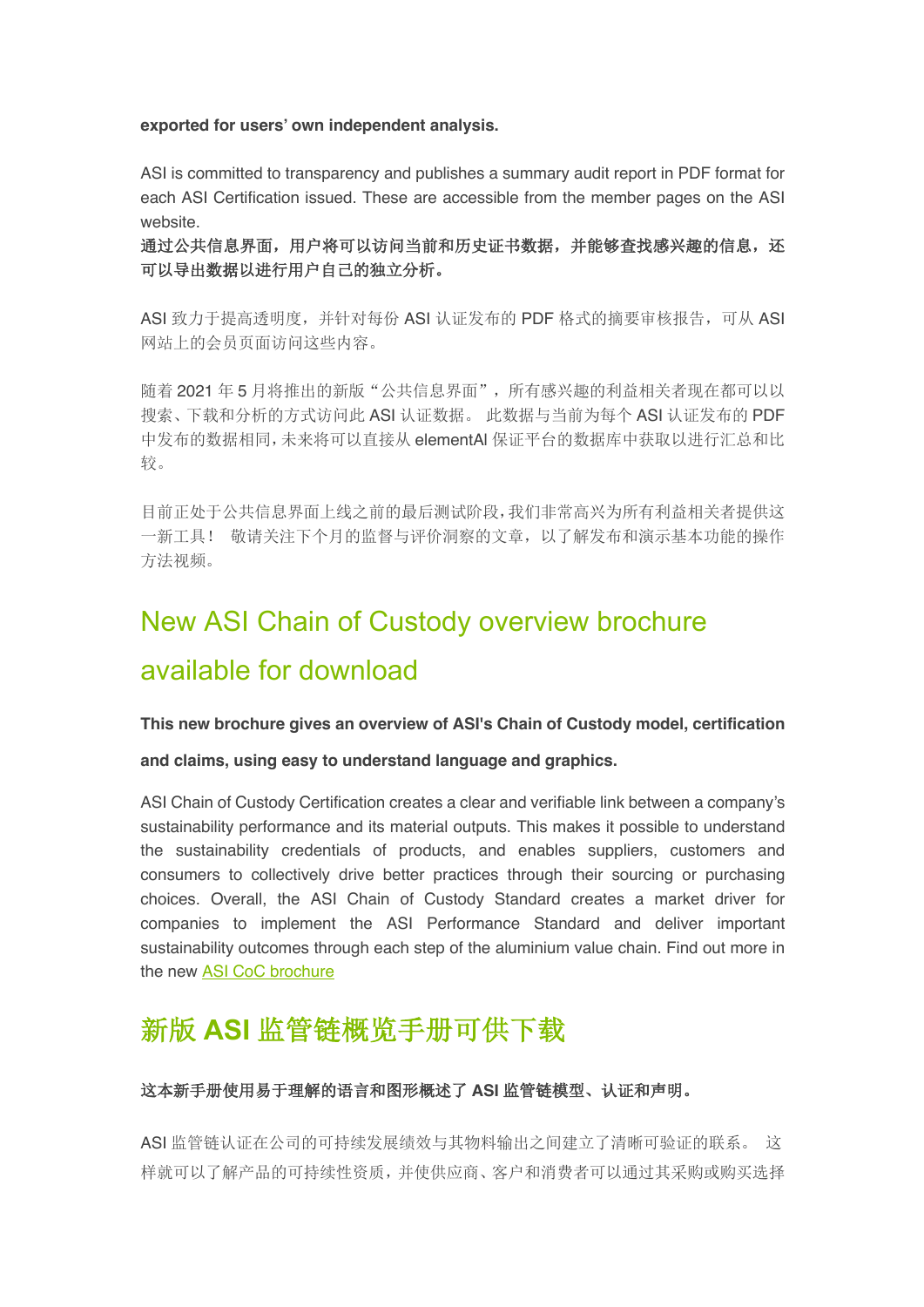共同推动更好的做法。总体而言, ASI 监管链标准为公司实施 ASI 绩效标准创造了市场驱 动力,并通过铝价值链的每个步骤提供了重要的可持续性成果。 下载新的 ASI CoC 概览手 册中了解更多信息。

## 新的 IAI 报告: "2050 年铝业温室气体减排路径"中 文译本已上线

上个月发布 IAI 的"2050 年铝业温室气体减排路径",我们很高兴地通知中国读者,报告全 文 和 执行摘要的中文译本已完成,可以到国际铝协网站下载。

## ASI is recruiting a data visualisation developer

**ASI is currently seeking to expand its team with a data visualisation developer. This is a new permanent and full-time role.**

The purpose of the position is to develop rich, interactive data visualisations, information tools and graphics to support ASI's team, diverse members and stakeholders in progressing ASI's organisational and broader sustainable development goals.

For more information and how to apply, consult the post description on our website

## **ASI** 正在招募数据可视化开发人员

#### **ASI** 当前正在寻求与数据可视化开发人员一起扩大我们的团队, 这是一个新的永久性全职 职位。

该职位的目的是开发丰富的交互式数据可视化效果、信息工具和图形,以支持 ASI 的团队、 成员和利益相关者实现 ASI 的组织和更广泛的可持续发展目标。

有关更多信息以及如何申请,请查阅我们网站上的职位描述。

## ASI Certifications update **ASI** 认证动态

In March, ASI Members achieved 11 new certifications, with several more in the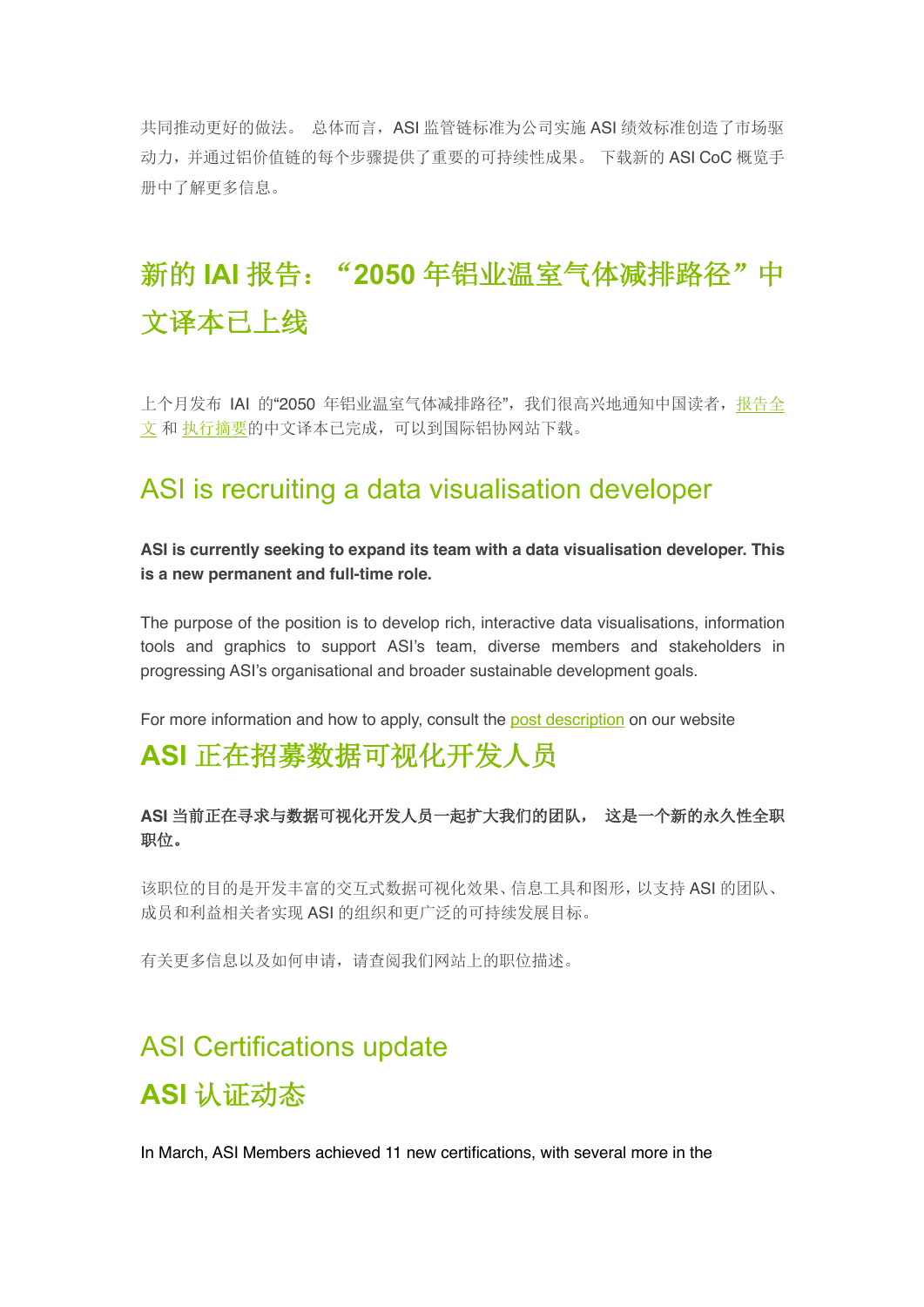#### announcement pipeline.

四月份,ASI 会员单位共获得四项新的认证,更多认证项目在进行中:

- 1. Novelis 诺贝丽斯在其七个欧洲工厂的运营设施已达到 ASI 绩效标准认证,其业务 运营范围从重熔和铸造到轧制,涂层和精加工。 Nachterstedt(德国)的两家工厂 已获得全面认证; 哥廷根(德国)的设施; 和 Sierre(瑞士)工厂。 诺贝丽斯在 意大利布雷索(意大利)的布雷夫(意大利)的工厂以及在英国拉奇福德(Latchford) 的回收工厂已获得具有临时性的 ASI 绩效标准认证。
- 2. 河南中孚高精铝材有限公司位于中国河南省的铝熔铸和轧制业务通过 ASI 绩效标准 认证。
- 3. Laminazione Sottile 集团位于意大利的三家制造铝卷材和板材的工厂已成功通过 ASI 绩效标准认证。
- 4. S.A.Damm 公司家啤酒厂已成功通过 ASI 双认证---ASI 绩效标准的材料管理认证和 监管链(CoC)标准认证。

## **ASI** 会员新闻

4 月, ASI 迎来了一家生产和转化加工类会员和一家一般支持类会员的加入, 使 ASI 成员总 数达到 164 家。在下面了解有关我们的新成员的更多信息,以及有关 ASI 成员资格的更多 信息,请访问我们网站上的加入 ASI 页面.

## ALVANCE Aluminium Duffel BV

ALVANCE Aluminium Duffel 是为全球不同行业生产和销售铝轧制产品的欧洲领先企业。采 用最先进的技术,包括欧洲最大的铝汽车板和 CALP 生产线(带预处理的连续退火生产线)。 公司为各种最终用途行业提供铝解决方案,包括建筑与设计、汽车和工业应用。公司生产的 几乎所有产品都是根据客户特定的要求制造的。我们最先进的生产设施可生产轧制铝,其用 途广泛,从用于建筑物外墙的建筑铝板到汽车铝车身板。

ALVANCE Aluminium Duffel BV 以前曾经是 ASI 成员中爱励 Duffel BV 的所属企业, 由于其 对生产可持续的铝制半成品的坚定承诺而继续加入 *ASI*。可持续发展成为我们运营的核心, 并与我们的宗旨、价值观和指导原则产生共鸣。

*-Dirk Inghels*,*Q*&*EHS* 主管 *ALVANCE Aluminium Duffel BV*

## 铝电解技术服务公司 CIR

环境问题还是效率问题?为什么要让步?CIR 技术公司提供专利解决方案,提高铝冶炼厂 的绩效,例如最早的可降低空气反应性的功能阳极涂层:OXYCIR。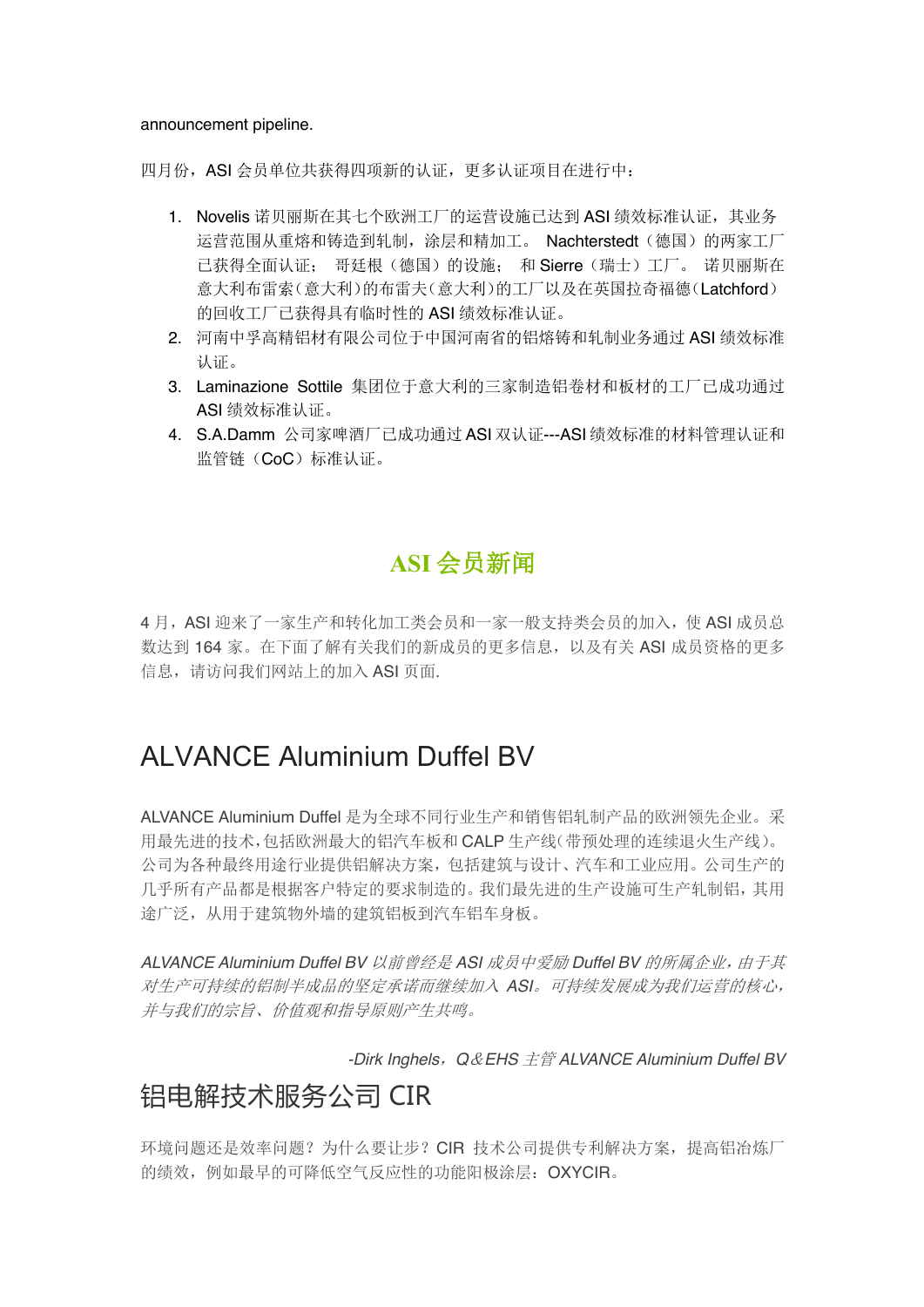CIR 还制造和供应耐火材料密封料(RefraSeal)。这种材料形成的膜层能有效防止电解质 渗透到耐火材料和保温层中。让我们想象一下这些解决方案能够带来的各种可能性。对于电 解槽的设计和运行来说,提供了很多新的可能性,让我们一起探索,一起改变世界。

"我们很高兴成为 *ASI* 的一般支持类成员,因为我们有着共同的目标,即改善铝冶炼厂的 环保绩效。自从电解铝焙烧阳极被采用以来,*CIR* 技术公司的解决方案*-RefraSeal* 和 *OxyCIR-*成为霍尔*-*埃鲁 *Hall-Heroult* 工艺中提高效率,改善环境的最重要的突破。通过这种 方式,相信像我们这样的技术公司的创新可以为提高铝供应链的可持续性做出重大贡献。" – *CIR* 技术公司总裁 *Claude Allaire* 博士

## UPCOMING EVENTS 近期活动

## Greener Aluminium online summit

**As the aluminium industry strives for a more sustainable future, the Greener Aluminium Online Summit (2-3 June 2021) will investigate how far along we really are on the path to decarbonisation and if we're going in the right direction.** 

## 绿色铝在线峰会

#### 随着铝工业为实现更可持续的未来而努力,绿色铝在线峰会(**2021** 年 **6** 月 **2** 日至 **3** 日)将 研判我们在去碳化道路上的真正进程以及我们是否朝着正确的方向前进。

Organised in association with Aluminium International Today, the Summit will bring together aluminium manufacturers and environmental solutions providers to discuss the main issues, investments, technologies, and best practice examples from across the supply chain. Join the Summit to hear more on topics including:

- The reliability of renewable energies
- Eco-friendly manufacturing
- The LME's Sustainability Strategy
- The work of the Aluminium Stewardship Initiative
- Sustainability targets achievable or out of reach?